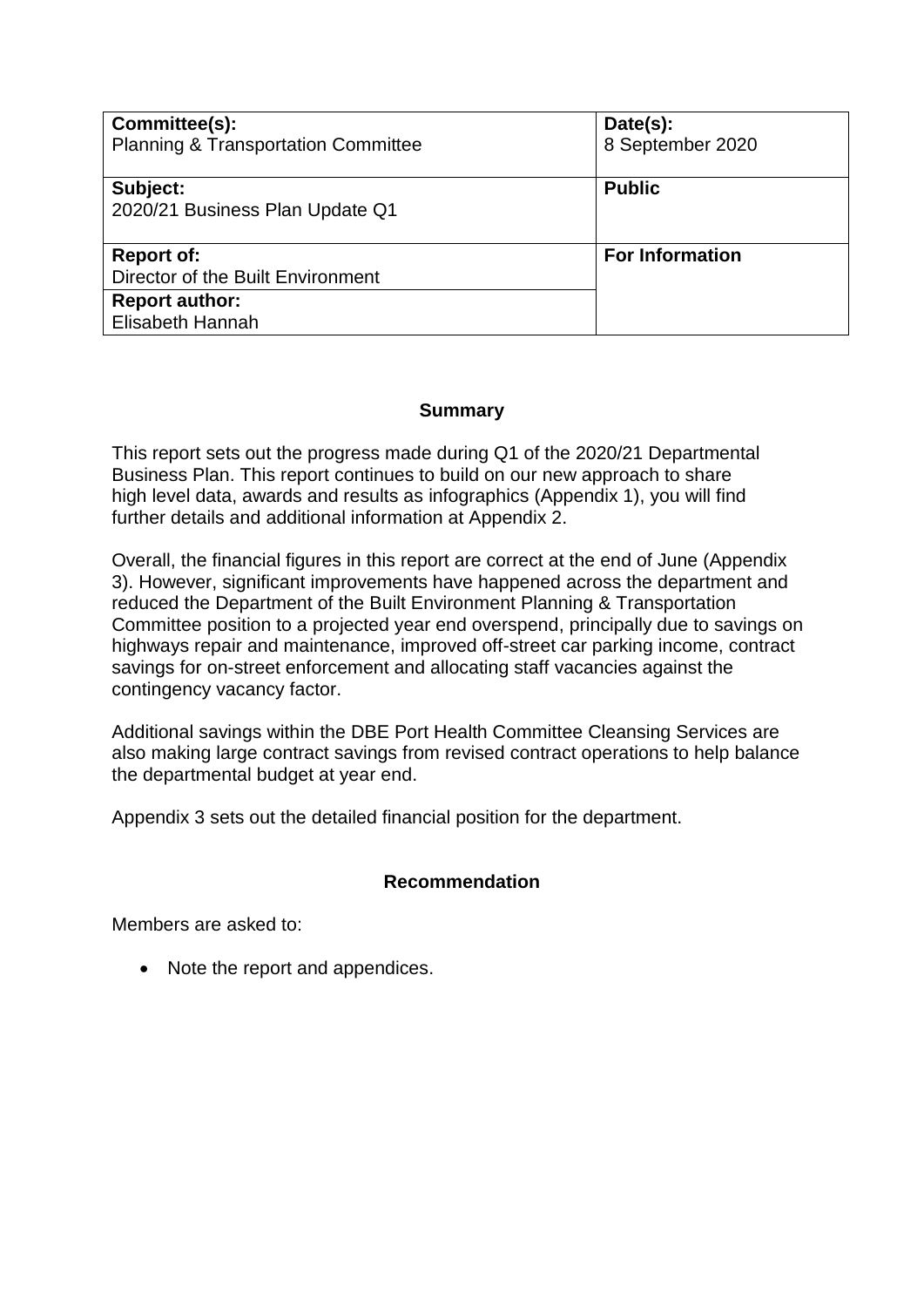# **Main Report**

# **Background**

1. The 2019/20 Business Plan of the Department of the Built Environment was approved by this committee on 28 January 2020.

# **Key Updates**

- 2. City Plan 2036 approved, for consultation, by Court of Common Council May 2020 with another round of public consultation to take place in Autumn 2020.
- 3. Our Climate Resilience team have been continuing work with Buro Happold to look at scientific data and climate projections as part of establishing information on climate resilience measures required for the City as part of the Corporation's Climate Action Strategy preparation. They have also been promoting climate resilience agenda internally through apprentice workshops and discussions with other departments.
- 4. Greening Cheapside (Phase 1B) has been delivered, which includes 3 new trees, 18 new accessible seats, 10 square metres of sustainable planting and improved pedestrian routes through the space.

# **COVID-19**

- 5. The Department are represented on the City's Public Services Silver Group, with a remit including Planning and Construction, Highways and Transportation and Cleansing. The Director of the Department of the Built Environment also sits on Gold group. Regular meetings were held through the quarter and continue with a focus on recovery.
- 6. Officers, agents and applicants quickly adapted to MS Teams meetings and officers are now keen to explore the facilities that MS Teams offers to enable improved working practices in the 'new normal'. Officers have put measures in place to ensure existing service standards are maintained, including new systems and procedures including Press, Site Notices and neighbours consultation.
- 7. There has been a significant decline in new planning applications being received and this decline mirrors the decline in London and the UK. However, the number of pre-application negotiations on major schemes currently underway are at an almost unprecedented high level. These schemes collectively have the potential to transform areas such as Fleet Street as well as transforming the City's skyline in the City Cluster. Officers are working in project teams to progress these negotiations with pace through the Planning Performance Agreement process. This intense activity at pre application stage is a clear sign of confidence in the City's future amongst developers and investors. These major schemes will appear on Committee agendas from the Autumn onwards.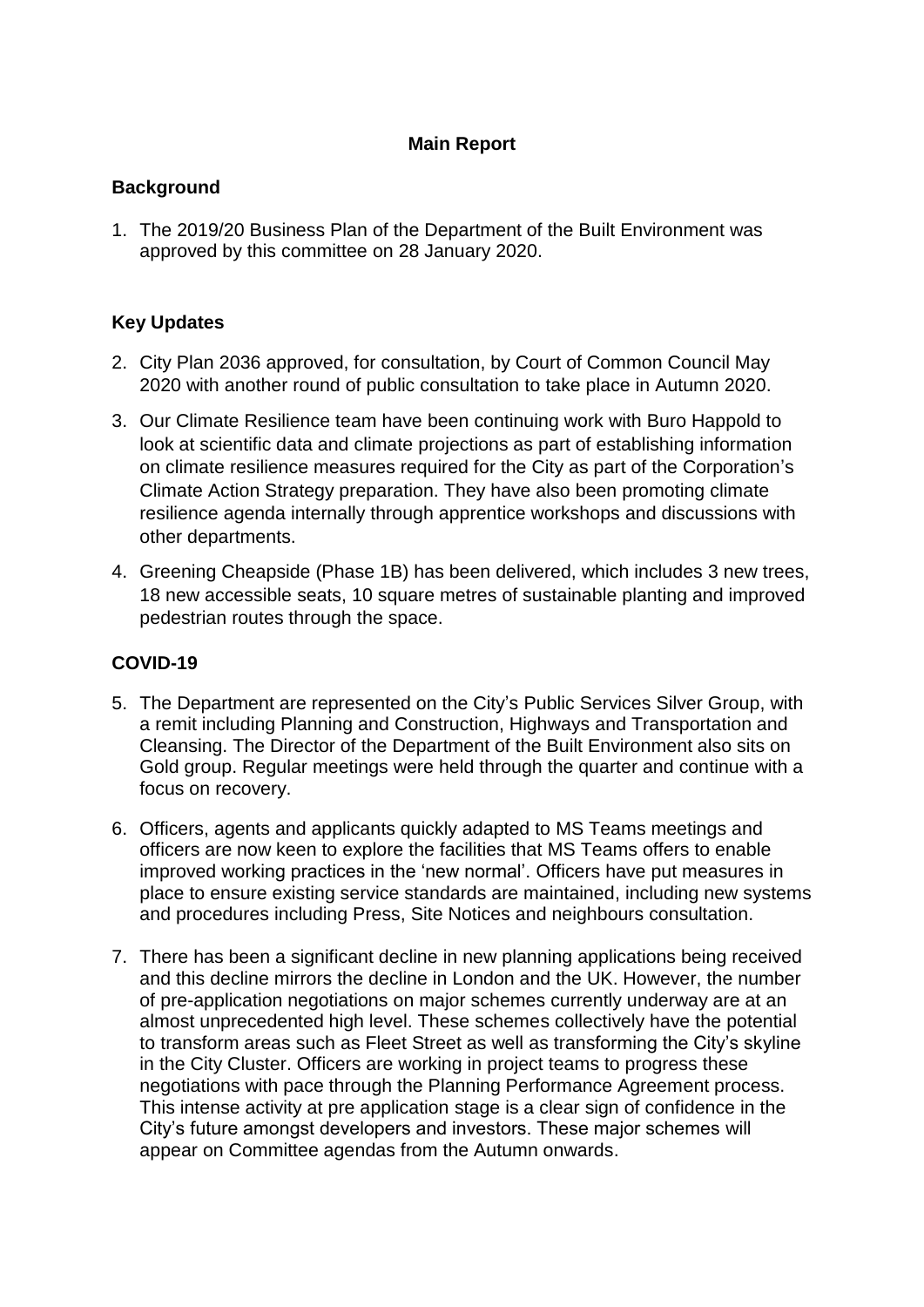- 8. The Transportation team has begun to deliver its transport recovery plan, as agreed at this Committee, designed to ensure the safety of workers, residents and visitors as people return to the City.
- 9. Cultural activities have been severely limited due to COVID-19. Sculpture in the City (10th edition) has been delayed from June 2020 to May 2021; social media content has been increased to maintain presence of the project.
- 10. A drone survey to be completed by the Climate Resilience team has been delayed until July due to COVID-19, windy weather and tides.

#### **Current Position**

- 11.Appendix 1 shows our infographic approach to presenting departmental highlevel data, awards and results. The work of the department continues to support City of London's Corporate Plan.
- 12.Appendix 2 gives more details on the infographic, as well as measuring outputs alongside our 20/21 high level objectives as outlined in the Departmental 20/21 Business Plan.
- 13.Members feedback continues to shape these reports to provide valuable key strategic updates to Members.

# **Equalities**

14.Following the events surrounding the death of George Floyd and the Black Lives Matter movement, staff have been active in supporting the BAME network, discussing and sharing their experiences in department and Corporation wide meetings. Transportation & Public Realm Director, Zahur Khan sits on the City's Tackling Racism Taskforce.

#### **Staff Development**

- 15.Our apprentices continue build social responsibility skills and work collaboratively with a recent fundraising raffle raising over £500 for St Joseph's Hospice in Hackney.
- 16.Zia Islam, a Mechanical and Electrical apprentice in DBE has been chosen to represent the City at the London Councils Apprenticeship Awards *for best contribution by a new apprentice*. He project-managed a scheme to relight High Timber Street which will realise substantial maintenance and energy savings. Elisabeth Hannah, DBE Business Manager was also nominated in the *best manager/mentor* category recognising her work with the apprentices in the department.
- 17.Amrith Sehmi, following a City funded degree programme, graduated with a 2:1 in Town Planning from London Southbank University.

#### **Detailed Finance Information**

18.DBE are looking at a worse than predicted end of year outturn due to a number of key budget issues, which have been further adversely affected by COVID-19.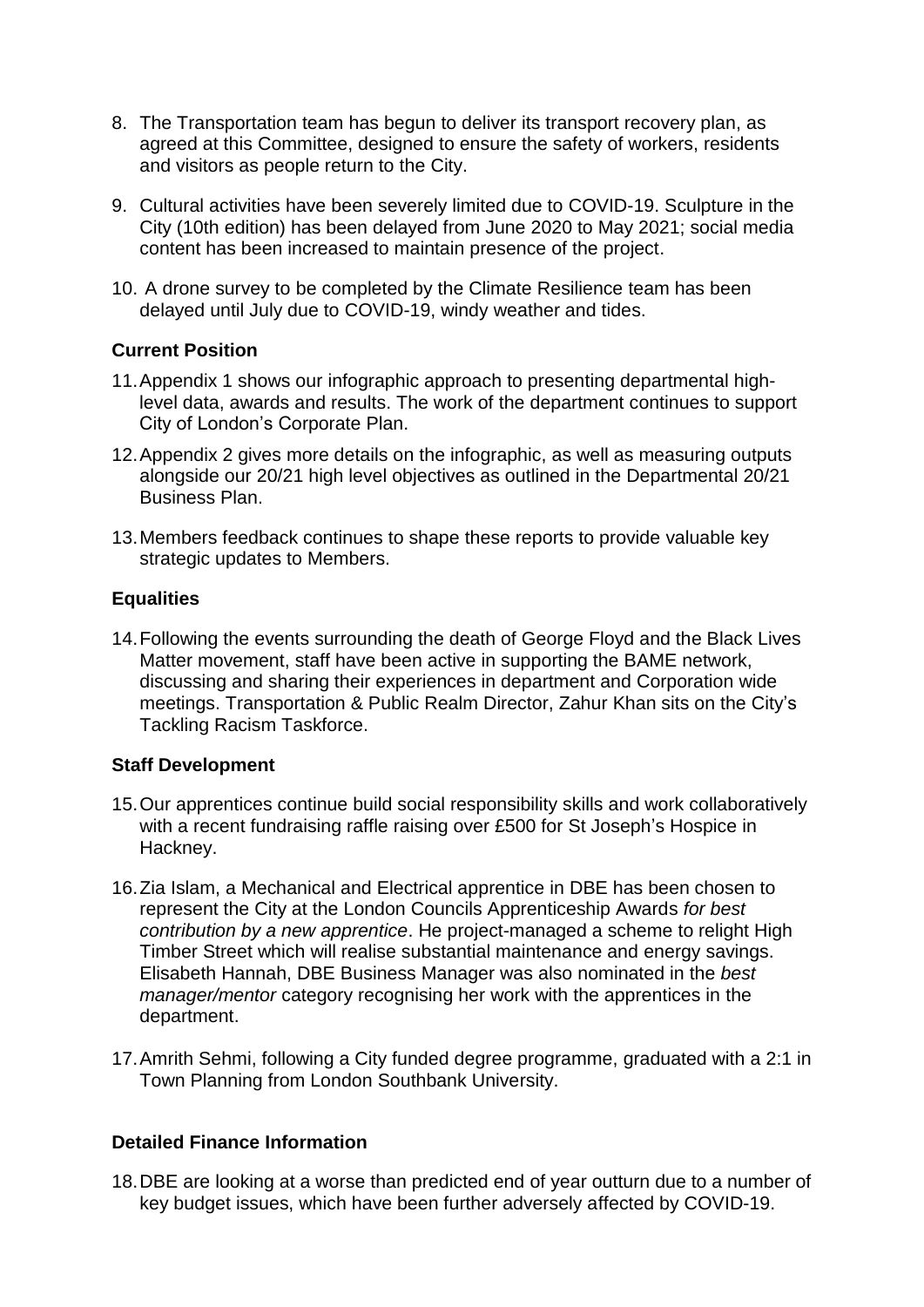The previous significant income levels generated through parking and traffic costs are now projected to be reduced permanently going forward, not only due to the effects of COVID-19, but also through the changes to the use of the City's street from reduced traffic flow. This will be kept under scrutiny to fine tune our future budget projections.

19.The end of June 2020 monitoring position for the Department of Built Environment services within Planning & Transportation Committee is provided at Appendix 3. This shows a net underspend to date for the Department of £82k (2.5%) against the overall local risk budget to date of £3.227m for 2020/21.



#### **Notes:**

1. Graph shows the actual local risk net position against the profiled budget to date for each Division.

2. A position above the baseline shows overall net income.

3. A position below the baseline shows overall net expenditure.

4. DBE total actual to date net exp of £3,145k is £82k under the profiled budget to date of £3,393k.

20.Overall, the financial figures in this report are correct at the end of June (Appendix 3). However, significant improvements have happened across the department and reduced DBE Planning & Transportation Committee position to a projected year end overspend of £565K, principally due to savings on highways repair and maintenance, improved off-street car parking income, contract savings for on-street enforcement and allocating staff vacancies against the contingency vacancy factor.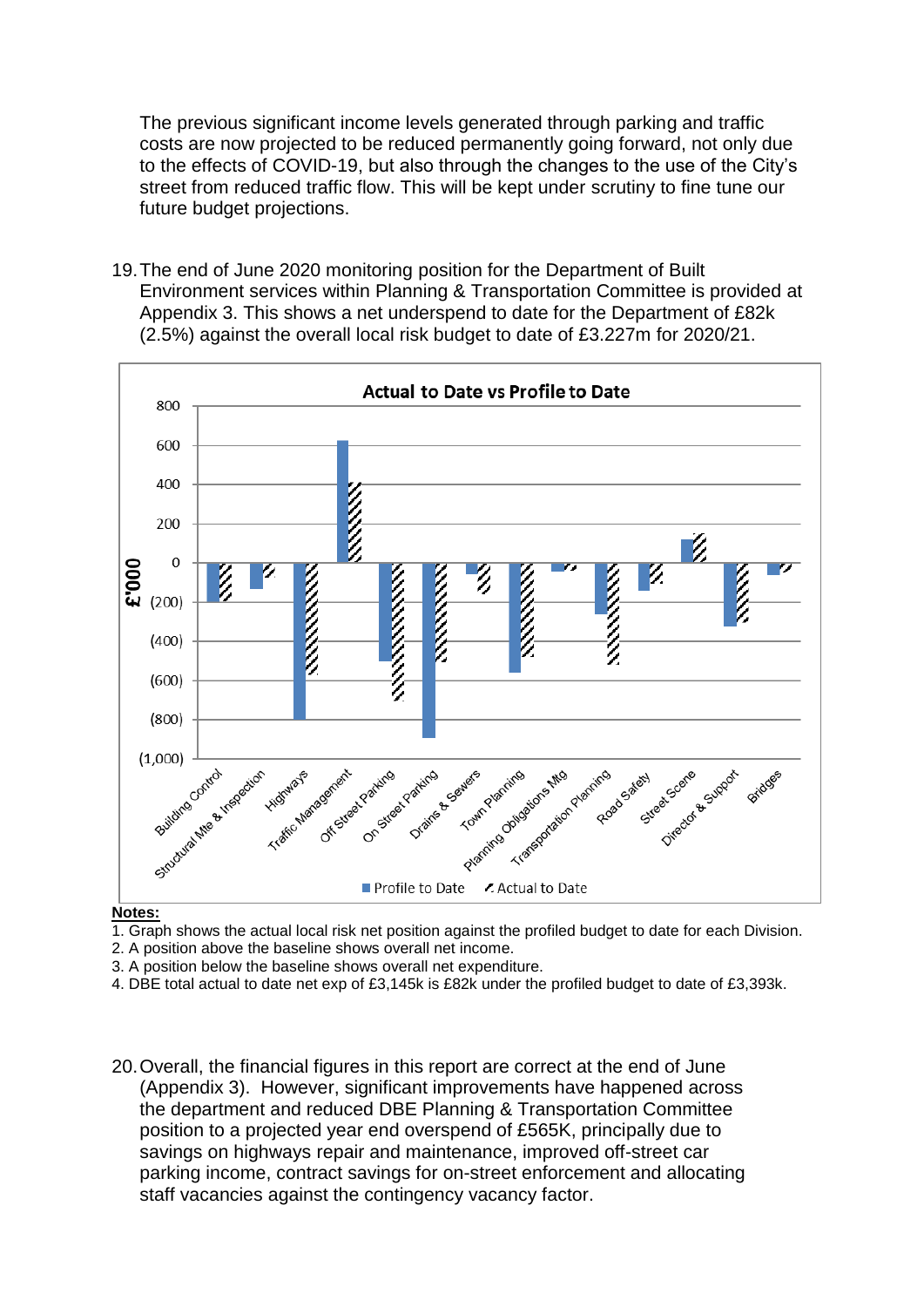21.Additional savings within the DBE Port Health Committee Cleansing Services are also making large contract savings from revised contract operations to help balance the Departmental budget at year end.



#### **Notes:**

- 1. Zero is the baseline latest approved budget for each Division of Service.
- 2. Graph shows projected outturn position against the latest approved budget.
- 3. A variance above the baseline is favourable ie either additional income or reduced expenditure.
- 4. A variance below the baseline is unfavourable is additional expenditure or reduced income.
- 5. Overall the Department is forecasting an overspend of £1.974m at year end.
- 22.The reasons for the significant budget variations are detailed in Appendix 3, which sets out a detailed financial analysis of each individual Division of Service reporting to this Committee, for the services the Director of Built Environment manages.
- 23.The better than budget position at the end of June 2019 is mainly due to reduced variable On-Street Parking enforcement costs and reduced Highways maintenance costs due to reduced and deferred activity as a result of COVID-19, and staffing savings due to vacancies held throughout the Department.
- 24.These underspends to date are partly offset by reductions in income streams across the department due to the impact of COVID-19; and under recovery of staff costs recharged to capital projects due to reduced activity as a result of COVID-19 together current staff vacancies within the Department.
- 25.The Director of Built Environment anticipates that the budget position will significantly worsen by year end due to the ongoing impact of COVID-19 on income streams across the department and projected under-recovery of staff costs recharged to capital projects. In addition, additional overspends are expected due to the costs of the Tulip Inquiry, and the carry-forward of the